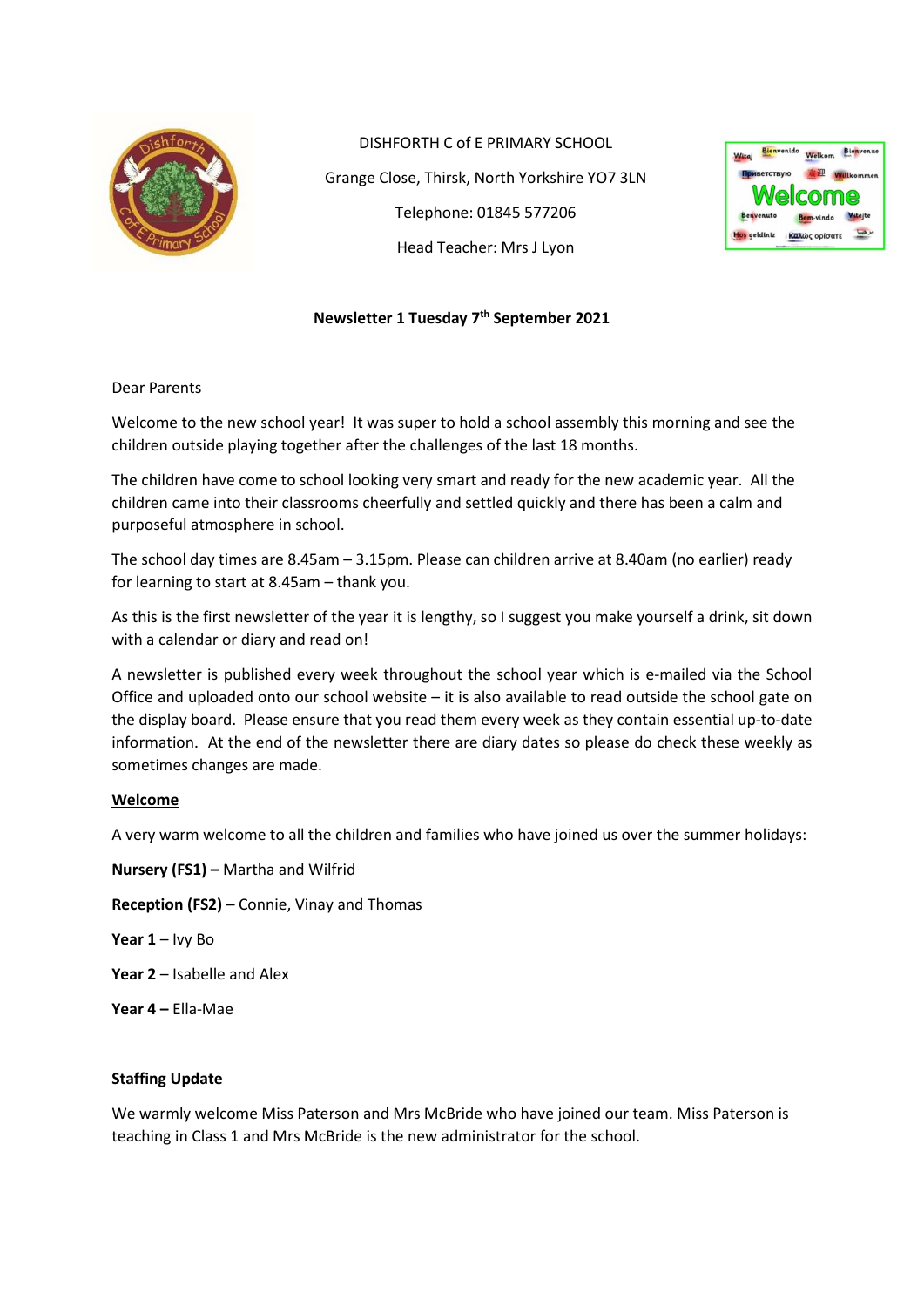We will be saying goodbye and good luck to Mrs Clark on Friday. We thank Mrs Clark for all her hard work over the years and wish her all the very best for the future.

#### Home Learning Policy

At our school, we believe that children learn best when parents, the school and children work together in partnership. Home Learning should be a positive experience which is manageable, meaningful and enjoyable for parents, teachers and children.

Reading books will be prioritised this week in school and homework will commence next week. Please refer to the table below regarding homework for each class.

| <b>Class</b>                 | <b>Homework</b>                                                                                                                          | <b>Homework Given</b>                       | <b>Collected and</b><br><b>Tested</b>                                    |
|------------------------------|------------------------------------------------------------------------------------------------------------------------------------------|---------------------------------------------|--------------------------------------------------------------------------|
| EYFS:<br>Reception           | <b>Speed Sound Books</b><br>Daily Reading<br>$\bullet$<br>Show and Tell task                                                             | Daily<br>Daily<br>Weekly                    | Mrs Chaplin will<br>provide more<br>information in a<br>separate letter. |
| <b>CLASS 1</b><br>Year $1/2$ | Daily reading<br>$\bullet$<br><b>Spellings</b><br><b>Mental Maths</b><br>A weekly task linked to<br>current learning                     | Daily reading<br>Friday<br>Friday<br>Friday | Daily<br>Thursday<br>Thursday<br>Thursday                                |
| <b>CLASS 2</b><br>Year $3/4$ | Daily reading<br>$\bullet$<br><b>Spellings</b><br><b>Mental Maths</b><br>A weekly task linked to<br>$\bullet$<br>current learning        | Daily<br>Friday<br>Friday<br>Friday         | Daily<br>Wednesday<br>Wednesday<br>Wednesday                             |
| <b>CLASS 3</b><br>Year $5/6$ | Daily Reading<br>$\bullet$<br><b>Spellings</b><br>Learn by heart maths facts<br>$\bullet$<br>A weekly task linked to<br>current learning | Daily<br>Friday<br>Friday<br>Friday         | Daily<br>Wednesday<br>Wednesday<br>Wednesday                             |

#### Year 6

Year 6 children might sometimes have an additional piece of homework. Hand-in dates will be made clear by Miss Wells.

#### Reading

All children need to read at home every day. Please listen to your child read and ask them questions about the text and / or pictures. Please ensure that you record what your child has read and how they have managed with their reading in their record book. Reading and record books need to be in school every day so that they can be checked and new books issued.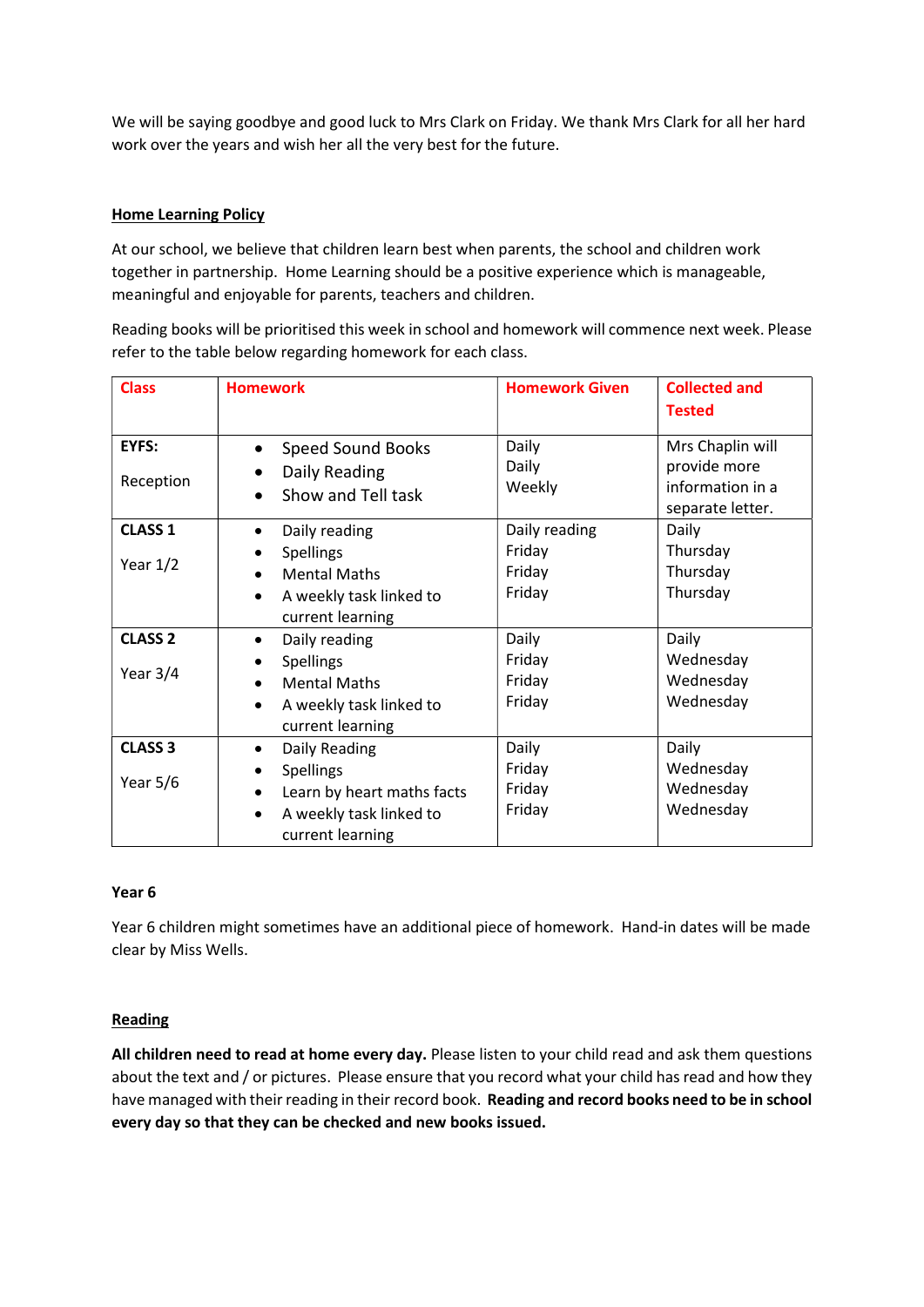### Curriculum Class Newsletters

Curriculum Class newsletters which give information about the subjects which are to be taught this term will be sent out to families later this week. The class newsletters will also be uploaded to the school website and will be available for reference for the whole term.

### Early Reading and Phonics Session for Reception Parents

On Friday 17<sup>th</sup> September at 2.30pm, Mrs Chaplin is holding an information session for parents on Early Reading and Phonics. This is aimed at parents of children in Reception and will be held in the EYFS classroom.

### Parents Evening

Parents Evening will be week commencing the  $18<sup>th</sup>$  October – further details will follow in due course.

### School Uniform

The children look very smart in school wearing their uniform  $-$  a lot of shiny shoes! Just a reminder about full school uniform:

#### Boys:

- Charcoal grey trousers (short or long)
- Burnt yellow polo
- Burgundy sweatshirt
- Grey or white socks
- Black shoes

#### Girls:

- Charcoal grey skirt or trousers or in the summer term, red and white check dress
- Burnt yellow polo
- Burgundy sweatshirt
- White socks or grey tights
- Black shoes with sensible heels.

For indoor PE, all children require, black shorts, a plain white PE t-shirt and black elasticated pumps which should be kept in a small PE bag at school from Monday to Friday each week.

For outdoor games and after school clubs, children in Years 3 to 6 will also need trainers and may wear joggers if they prefer.

In accordance with health and safety advice, children should not wear jewellery or hooded tops in school.

Plain stud earrings may be worn in pierced ears, but must be removed for all PE activities. Please ensure all clothing is clearly labelled with your child's name.

PE - timetable

Class 1- Tuesday

Class 2 – Monday and Thursday

Class 3 – Monday and Thursday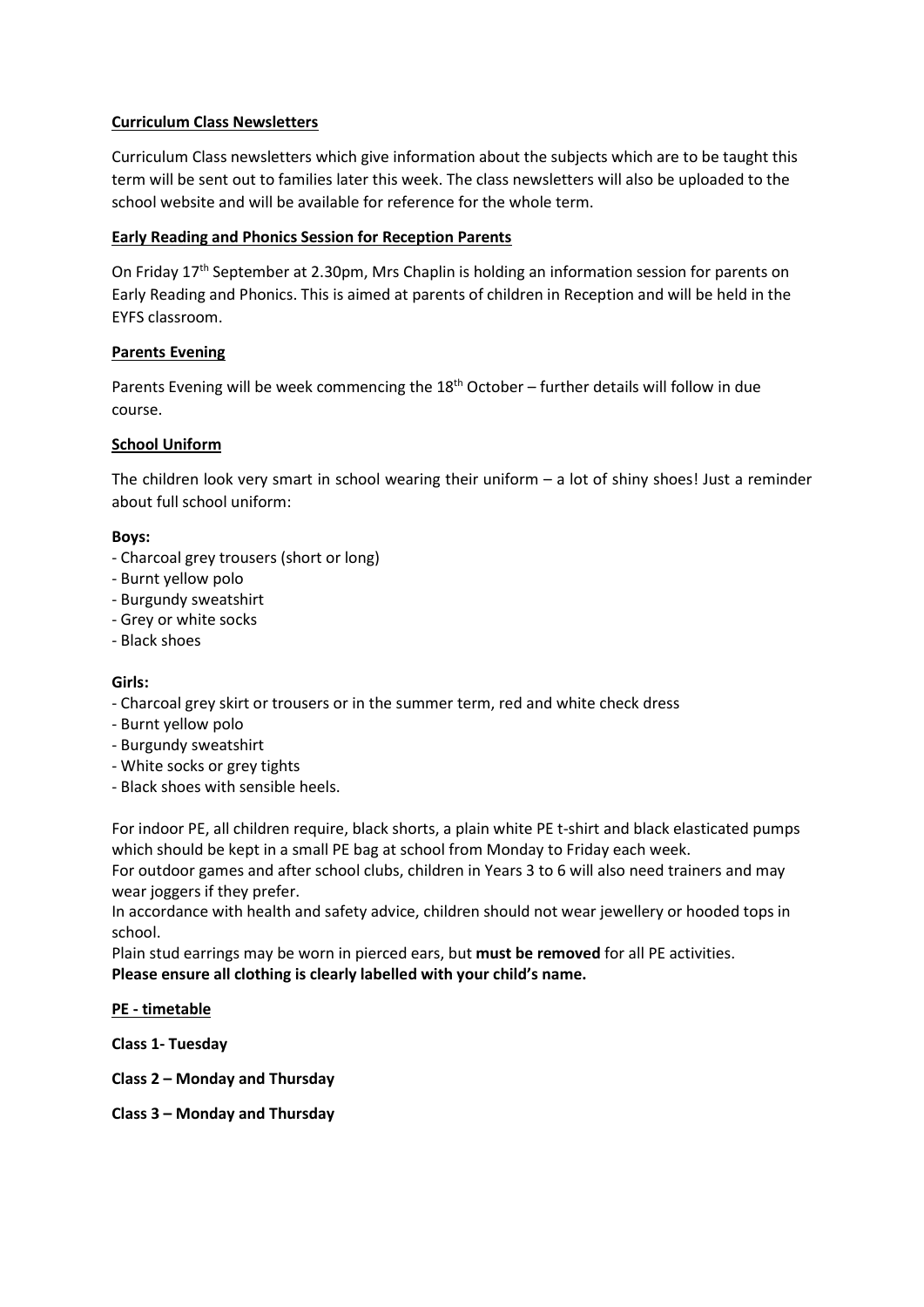# Forest Schools

I am delighted to announce that all the children in school will be undertaking Forest Schools at some point through the academic year. Forest Schools is an inspiring process which is a specialised approach that aims to develop confidence and self-esteem through hands-on learning outside.

Children in Class 1 are going to be undertaking Forest Schools this half term on a Thursday. Please can children bring into school a waterproof coat, tracksuit bottoms and trainers / wellies – something that you don't mind getting wet and dirty!!

# Before and After School Childcare

If you are using the Before and After School childcare facility which is run by Mrs Burgess and Miss Law, please ensure that you book your child / children in by completing the forms for the month.

# Walking home unaccompanied

Children in Class 3 may want to walk home unaccompanied. If you are happy for your child to do this please could you complete and return the attached form. The form is also available on the website.

# Playtime Snack

Children in EYFS, Year 1 and 2 receive a free fruit snack every day which is Government funded. Children in Year 3-6 can bring a piece of fruit in from home to keep in the classroom for playtime. I strongly recommend that you send fruit in for children in Year 3-6 as they have a long morning and often need a snack. Please can this be put in their book bag and not their packed lunch box as it is easier for them to access at break time – thank you.

### Milk

Children under 5 are entitled to Free Milk. Older children can also receive milk (at a charge) and orders are needed by yourself through the Cool Milk website. Forms are available outside the office in the foyer.

# Water Bottles

Children are asked to bring a named water bottle into school every day filled with water. These will be sent home every afternoon for washing.

# Online safety newsletter

Attached to this newsletter is this month's edition of the Online Safety newsletter. These newsletters are invaluable in the ever changing world of technology and they offer guidance as to how to keep children safe.

We have so much to look forward to this year and I will share further information with you over the coming weeks. If you have any questions do please contact me at school via email: admin@dishforth.n-yorks.sch.uk or I will be outside every day either at the start or end of the school day.

Kind regards

J M Lyon - Head Teacher